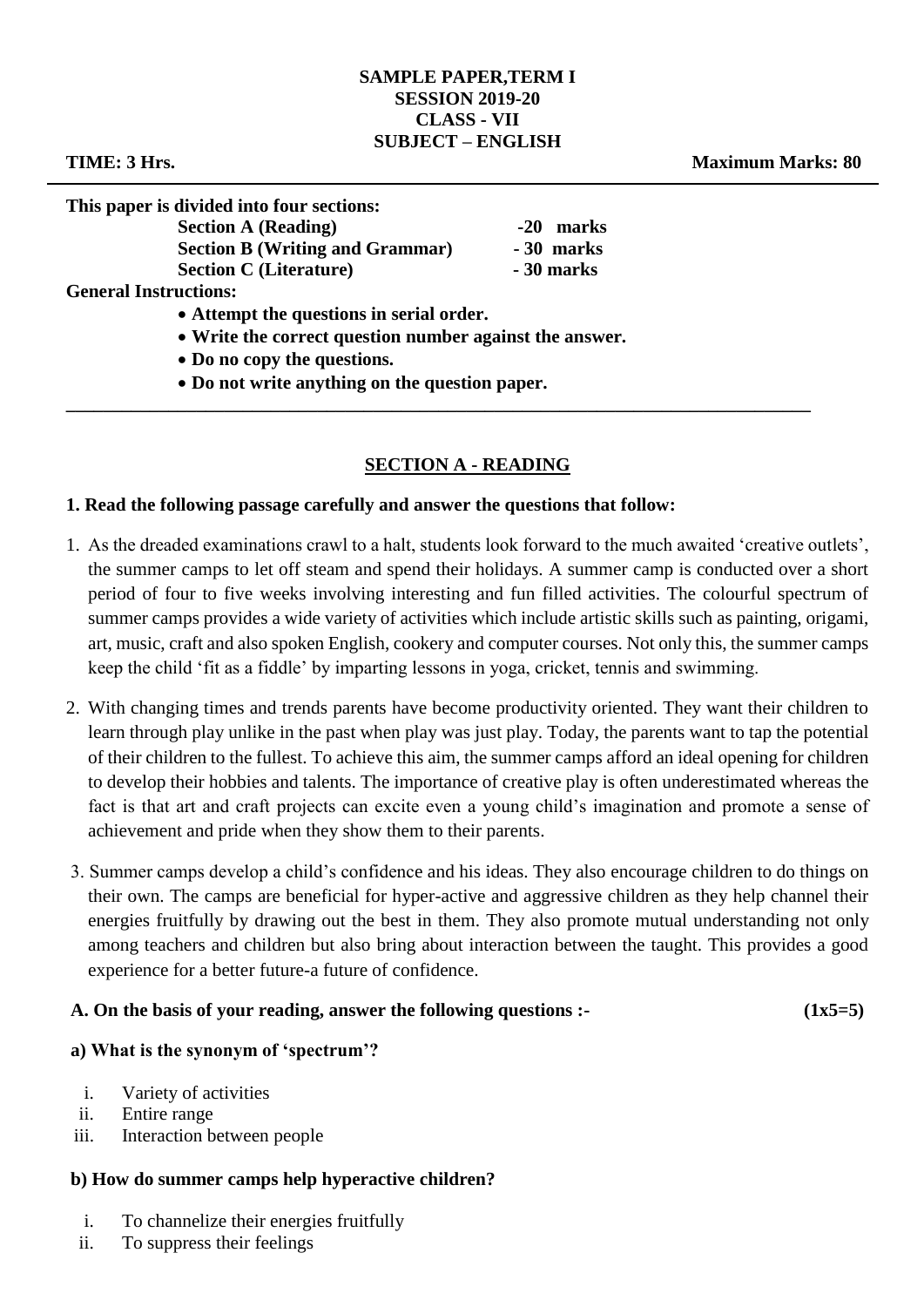## iii. To lord over their weaker counterparts

# **c) Which one of the following is not an advantage of the summer camp?**

| i.             | It develops a child's confidence                                          |           |
|----------------|---------------------------------------------------------------------------|-----------|
| ii.            | It encourages him to do things on his own                                 |           |
| iii.           | It makes him weak and lethargic                                           |           |
|                |                                                                           |           |
|                | d) What is 'creative outlet 'referred to in the passage?                  |           |
| i.             | school                                                                    |           |
| ii.            | summer camps                                                              |           |
| iii.           | holidays                                                                  |           |
|                |                                                                           |           |
| $\mathbf{i}$ . | selfish                                                                   |           |
| ii.            | productivity oriented                                                     |           |
| iii.           | concerned                                                                 |           |
|                | B. Choose the correct word from the passage for the following meanings :- | $(1x3=3)$ |
| i.             | to move slowly with difficulty                                            |           |
| ii.            | having natural creative skill                                             |           |
| iii.           | support or encourage                                                      |           |
|                |                                                                           |           |
|                | C. What do the students look forward to in summer camps?                  | (2)       |
|                | D. What do the parents-of-today want from their children?                 | (2)       |
|                |                                                                           |           |

# **2. Read the following poem carefully and answer the questions:**

## *WHERE GO THE BOATS?*

| Dark brown is the river      |  |  |
|------------------------------|--|--|
| Golden is the sand,          |  |  |
| It flows along forever,      |  |  |
| With trees on either hand.   |  |  |
| Green leaves a-floating,     |  |  |
| Castles of the foam,         |  |  |
| Boats of mine a-boating,     |  |  |
| Where will all come home?    |  |  |
| On goes the river            |  |  |
| And out past the mill,       |  |  |
| Away down the valley         |  |  |
| Away down the hill.          |  |  |
| Away down the river,         |  |  |
| A hundred miles or more,     |  |  |
| Other little children        |  |  |
| Shall bring my boats ashore. |  |  |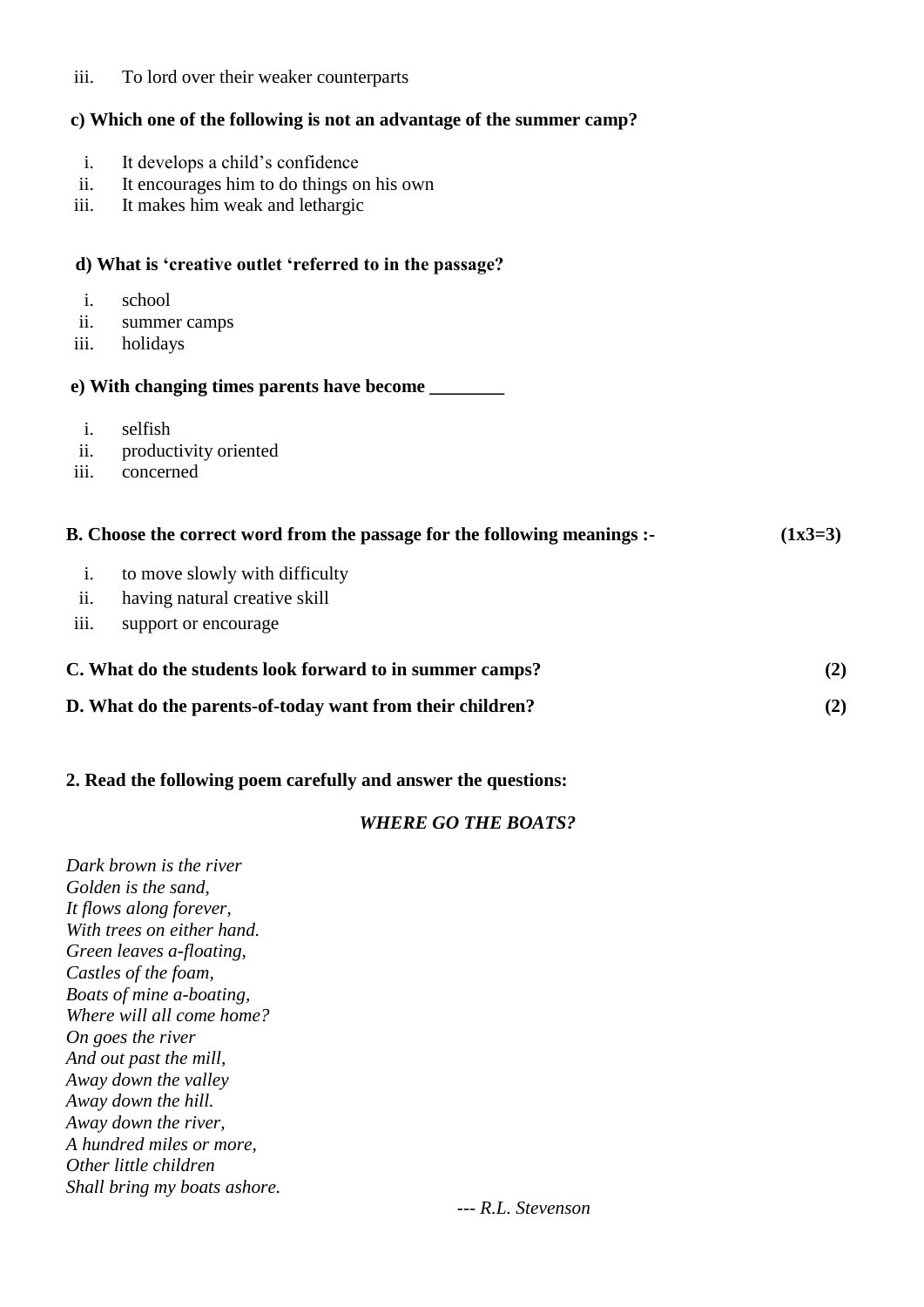# **A. On the basis of your understanding of the poem, complete its summary: (.5 x10=5)**

The river is **(a)…………** in colour and **(b) ………….**is the colour of the sand. The river flows with **(c)………….** on either side of its shore. On the surface of the rivers also floats **(d)……..** and **(e)……….** My boats are also

**(f) ……….. .** I wonder where will all come home. The river goes on the **(g) …………, (h) …………** and **(i) ………….** . After a distance of more than hundred miles my boat shall be brought ashore by **(j) …………. .** 

#### **B. Read the questions given below and choose the most appropriate option:** (1x3= 3)

#### **(a)What kinds of boats are implied in the poem?**

| (i) real boats                      | (ii) yatch     | (iii) paper boats |  |
|-------------------------------------|----------------|-------------------|--|
| (b) Choose a pair of rhyming words: |                |                   |  |
| (i) hand-foam                       | (ii) away-down | (iii) more-ashore |  |
|                                     |                |                   |  |

#### **(c) What do you understand by 'Castles of the foam' (line 6)?**

**(i)** shells collected on river bank **(ii)** tide and froth **(iii)** sand dunes

## **SECTION B – (WRITING SKILL AND GRAMMAR)**

**3.** Write a story on the given outline. Give a title to the story and the moral derived . **(5)**

Seven friends weavers lived in village started journey for trade\_\_\_\_\_\_\_\_\_\_\_ cross river \_\_\_\_\_\_\_\_\_\_counted \_\_\_\_\_\_\_\_counted six .Troubled\_\_\_\_great despair one wise man passing by  $\alpha$ 

**4. A** .You are Daniel / Dolcy. Write a letter to your grandparents telling them that you miss their presence at home and you will be visiting them soon after your final exams.

**(6)**

**5.** Write an article for the school magazine on the topic 'Plastic a hazard to out health and environment' in 150 to 200 words . **(6)**

## **6. Identify the following sentences as transitive or intransitive (1x3=3)**

**a.** I will complete the work by the next week.

- **b.** Peter is reading a book.
- **c.** He is singing loudly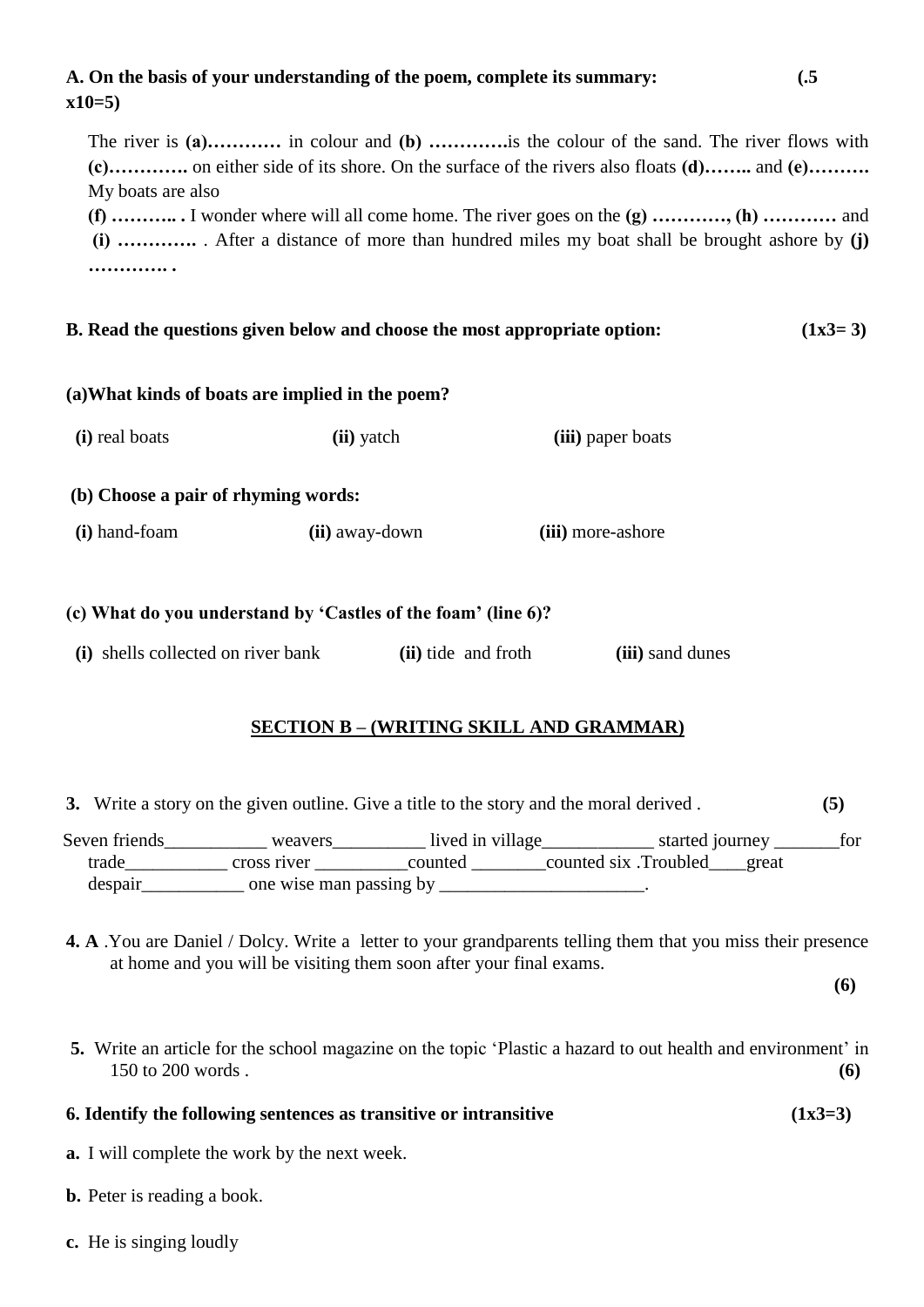|                | 7. Pick out the adverbs in the following sentences and write their kinds:                                                                                                                                                                  |                   |
|----------------|--------------------------------------------------------------------------------------------------------------------------------------------------------------------------------------------------------------------------------------------|-------------------|
| b.<br>c.<br>d. | <b>a.</b> They promised us a picnic next week.<br>The letter will be posted by me tomorrow.<br>Mani was teasing the dog deliberately.<br>My bicycle was stolen from here                                                                   |                   |
|                | 8. Rearrange the words to make meaningful sentences :<br>a. hit/truck/car/injured/seven/members/family/the/a/and/were<br>b. importance/ignored/cannot/be/education/of                                                                      | $(1x 2=2)$        |
|                | 9. Do as directed :-                                                                                                                                                                                                                       | $(1x4=4)$         |
|                | <b>a.</b> I will meet you ______time in the Prime Mall. (determiner)<br>c. He will meet you above the shop on the gate. (determiner)<br><b>d.</b> Yesterday was the _____________ (cold) day of the season. (fill the correct adjective)   |                   |
|                | <b>SECTION C - LITERATURE</b>                                                                                                                                                                                                              |                   |
|                | 10. Read the reference to context and answer the questions that follow -                                                                                                                                                                   |                   |
|                | A. "The sooty chimney- boy, with dingy face and tattered covering, shrilly bawls his trade,<br>The milk - pail rattles, and the tinkling bell<br><b>Proclaims the dustman's office;</b><br>while the street is lost in clouds impervious." |                   |
|                | <b>a.</b> Name the poem and the poet.<br><b>b.</b> Which poetic devices are used in the above lines?<br><b>c.</b> What is being discussed in the poetry?                                                                                   | (1)<br>(1)<br>(2) |

## **B.** *Good morning,Isabel, the giant said,I'll grind your bones to make my bread'*

| а. | Name the poem and the poet.                          |  |
|----|------------------------------------------------------|--|
|    | <b>b.</b> Explain the lines in reference to the poem |  |

# **11. Answer the following questions in 30-40 words each :-**  $(2x7=14)$

- **a.** Why did Hari came to Mumbai ?
- **b.** What did Isabel do with the doctor?
- **c.** Why was Nicholas not sent to Jagborough?
- **d.** Who were the lamplighters?
- **e.** What did the people do on cloudless moonlit nights?
- **f.** Why did the traveller come to the old house ?
- **g.** Who is the poet of 'Home and Love'?